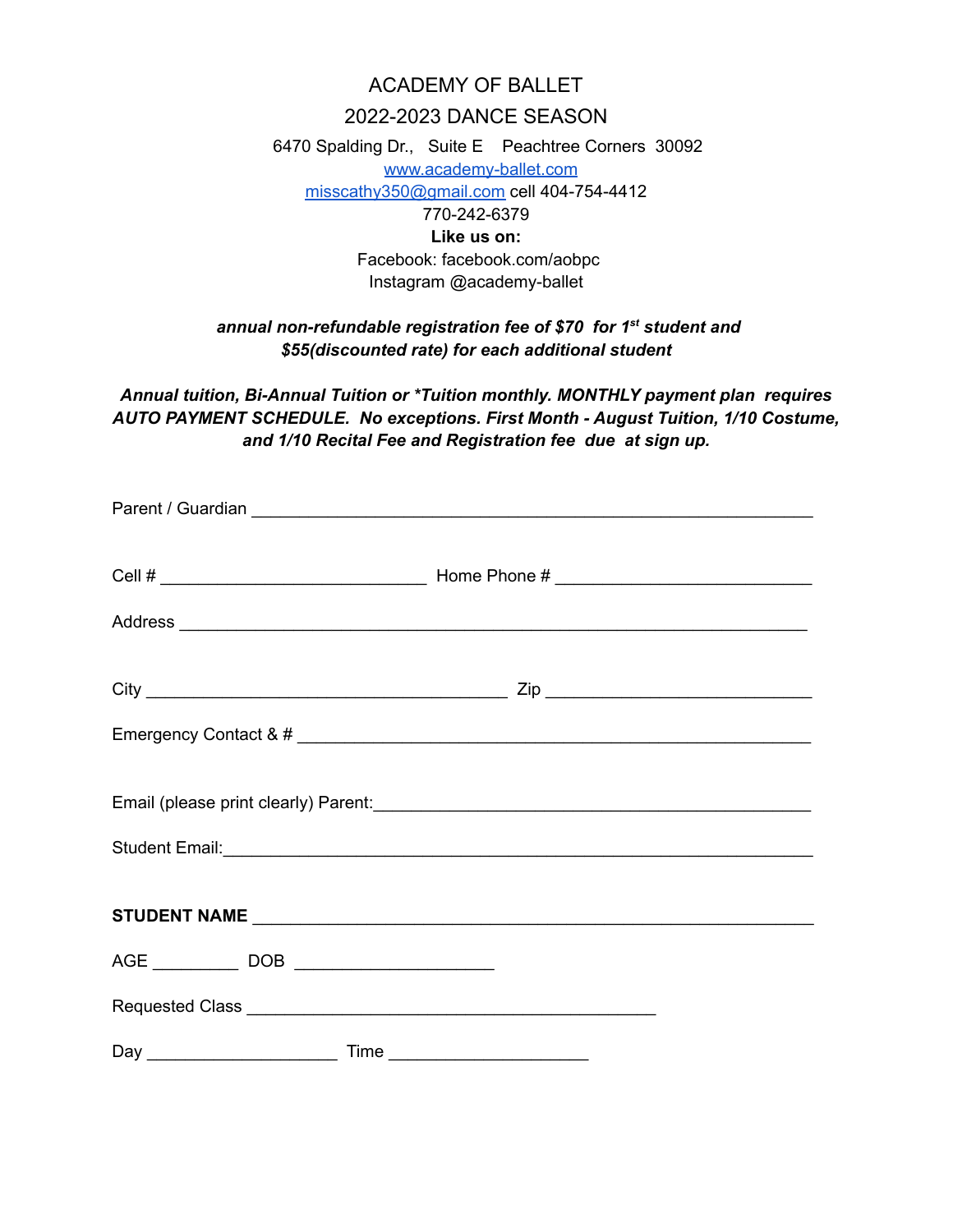======================================================================

Registration Fee \$70..00 or \$55 paid before June 1st. (paid in full at registration not included in the 10 monthly payments). Annual Tuition Fee\_ Costume Fee Recital Fee **\$175.00** Total Annual\_\_\_\_\_\_\_\_\_\_\_\_\_\_\_Total August-May Monthly auto charge monthly auto charge PLEASE LET US KNOW HOW YOU WOULD LIKE TO BE CHARGED ANNUAL OR MONTHLY. AUTO PAYMENTS ARE MANDATORY FOR MONTHLY FEE SCHEDULE. ======================================================================

## *IMPORTANT* **INFORMATION PLEASE READ ALL BEFORE SIGNING!!**

*\*AOB SPRING RECITAL 2023* The recital date is TBD with classes continuing through the month of May. It is mandatory to pay the last 2 months of tuition (April & May) in order to participate in the recital. The costs associated with the spring recital include a costume fee \$155 and up per costume. The Costume fees will be included in the auto drafted monthly installments with the total fee due May 1st 2023 The recital fee is \$175.00. It covers the space rental, production cost, and the other expenses involved in the presentation of a performance. The recital fee will be included in the auto drafted monthly installments with the total fee due May 1st 2023. **If you DO NOT wish to participate in the recital, please let us know ASAP or prior to October 31st and you will be refunded or credited the costume fee payments and the recital fee payments included in your 10 monthly installments.** Initial: \_\_\_\_\_\_\_\_

*\*THE CHILDREN'S NUTCRACKER 2022* Projected Date for Auditions Sept 10, 2022. Auditions are for ages 3 and up. Audition fee is \$20.00. Saturday rehearsals will begin in October TBD.

Nutcracker rehearsal fee \$190 for one dance and \$310.00 for 2 dances \$380 for 3 or more dances. Mice rehearsals & fees \$125.00. The Dress Rehearsal and Performance dates TBD. MANDATORY studio rehearsals are the last 2 weeks prior to the performance. Nutcracker is mandatory for Ballet Ensemble dancers.

Initial \_\_\_\_\_\_\_

*\*TUITION*. I have read the tuition schedule for the above referenced year and I accept my responsibility for payments (tuition is a seasonal/annual fee which is paid in full or divided into 10 equal installments. If late starting the program it will be prorated accordingly. It is not a true monthly payment. Your child will not dance the same number of days each month. **Late starts will be subject to increased tuition of \$5.00 per month after October 1st. Withdrawals after March 31st will be subject to full month tuition for both April and May.** Withdrawals for any reason must be done in writing no later than 30 days before the next auto draft in order to stop the auto payment and to not be responsible for the fees the following month. If you miss a class, you may make it up within one month of the missed class, but there are *NO* **REFUNDS ON MISSED CLASSES.** Holidays and inclement weather are not missed classes . You are **expected to sign up for the entire season**. Auto draft accounts will be set up for all tuition, costume, and recital fee payments. Payment can be set up using a credit card, checking account, or savings account. Please fill out the credit card authorization form. Any payment returned as NSF or declined credit card will automatically be charged a \$35.00 fee and added to your account. The payment and the NSF will need to be in cash (by appt only). If we receive two NSF payments or declined credit cards the account will automatically be charged a \$60.00 fee and added to your account. The payment, NSF, and future payments will need to be made in cash (by appt only). Payments not paid after a 2 month period will be turned over to a collection agency and the student will no longer be accepted in the classroom. Payments received after the 10<sup>th</sup> of the month will be considered late, and a fee of \$15.00 will be automatically applied to your account. Billing questions, invoice, or statement requests can be made to: aob.billing@gmail.com Initial